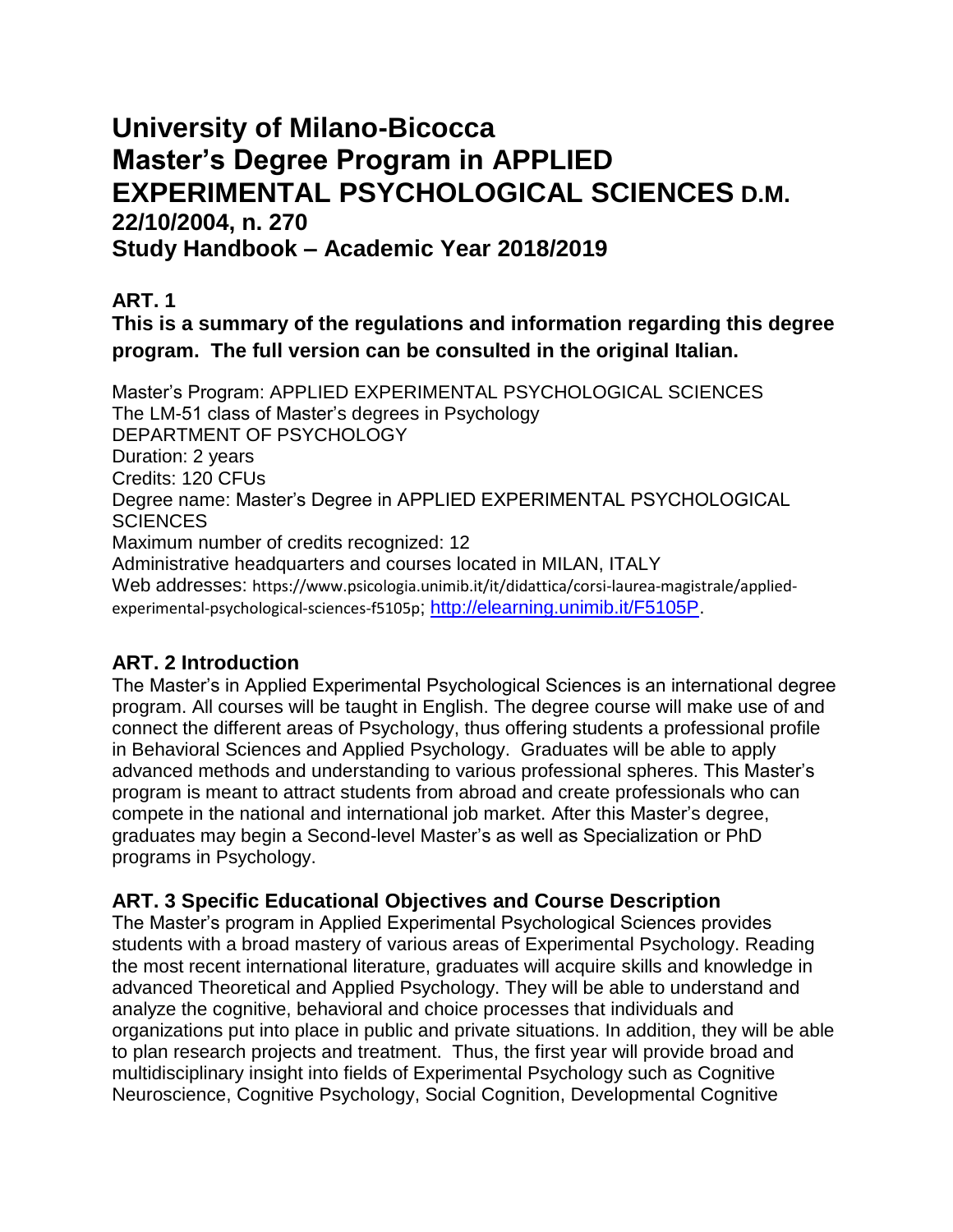Psychology and Experimental Clinical Psychology. Innovative teaching techniques geared toward showing the applications of various disciplines will stimulate students' understanding of different theories and models.

The second year will focus on developing students' theoretical knowledge and skills through a variety of optional, more practical courses. Second-year students may direct their interests to a specific field by doing an internal research internship or an external professional internship and by preparing the Master's thesis. Both years of the program will emphasize integrating the theoretical and methodological aspects of Psychology.

Students will reach these educational goals by:

- a) Attending interactive classes, for example, students will take part in class discussions on applying theoretical principles to practical situations.
- b) Independent study using advanced texts and articles from specialized international journals.
- c) Doing methodology labs on the main research methods, multidisciplinary research skills and planning treatment.
- d) Using specialized professional tools such as programming languages and statistical analysis.
- e) Doing the internship and possibly studying abroad with one of our partner universities.
- f) Preparing the Master's thesis.

The skills that this Master's program should provide combine flexibility (research and methodological skills can be applied to a wide range of areas) and specificity (skills are applied to a specific field in the student's course of study). During the Master's program, Applied Experimental Psychological Sciences students should acquire the skills and knowledge to address complex individual, social, research and organizational needs and questions from the different areas of Psychology. Classes are taught with a focus on application. Skills and knowledge in diverse theoretical fields allow students a great deal of flexibility particularly as regards less traditional, more specialized and cutting edge work environments. Students show they can apply their knowledge by participating in class and labs. The labs will introduce the students to a variety of methods, such as Cognitive Science research methods, methods of measurement and ambulatory assessment, computational models, and cognitive and behavioral measures. Second year labs will specifically focus on multidisciplinary research and planning skills, (for example, how to plan and write a research project or applying for funding), project development, and evaluation in psychological treatment. Labs are wholly integrated with coursework and they allow students to see how programming languages, data analysis, research methods, and multidisciplinary research skills are applied. Here, students will apply the methods they've learned to specific research questions. In the same way, the internship and thesis will allow students to directly apply their multidisciplinary skills and their knowledge of specific methods, which they sharpen in the process.

Students will hone their independent critical judgment by facing complex individual and organizational decisions. Graduates will be able to integrate methodological and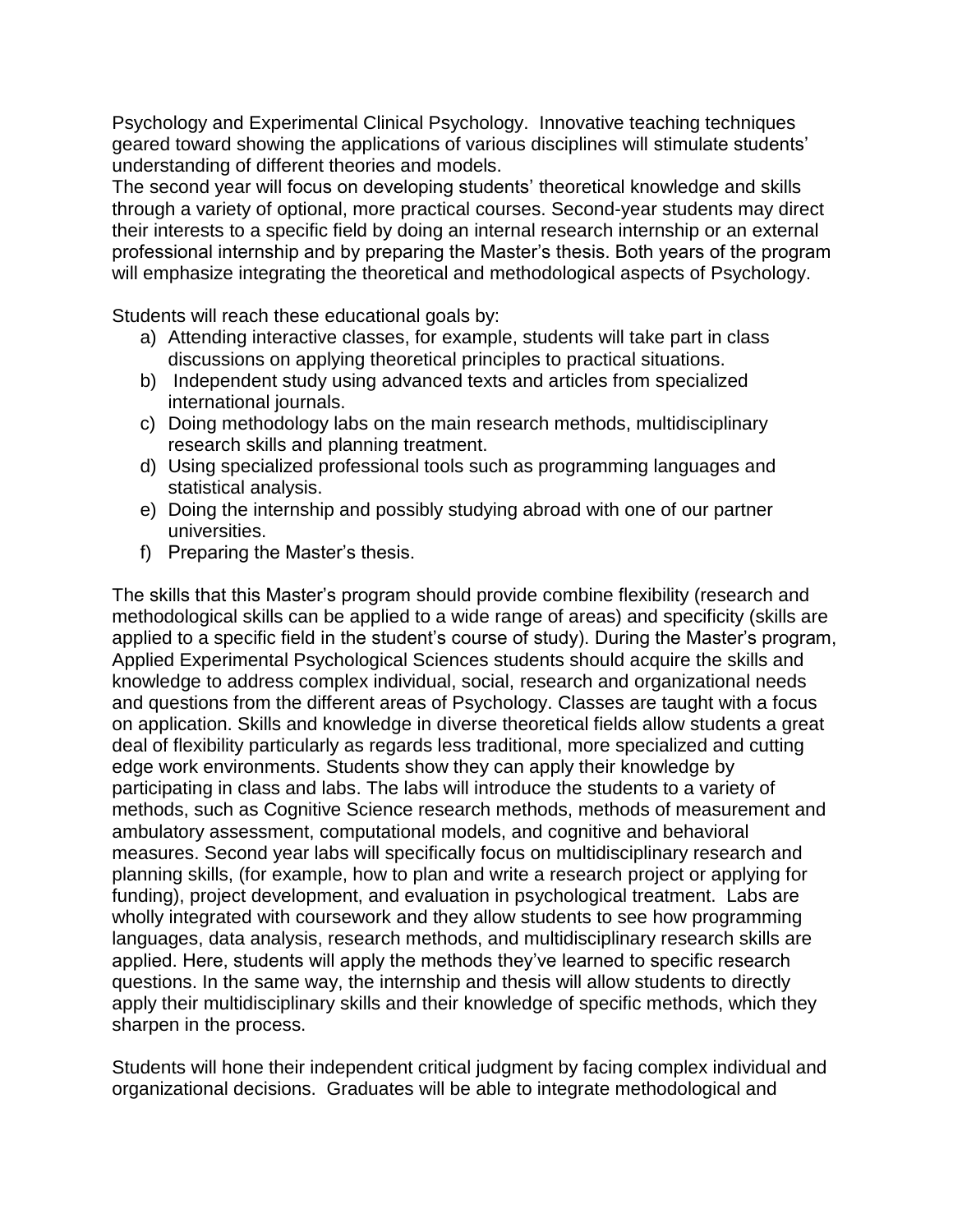theoretical skills autonomously and apply them to various situations. This Master's program is designed to develop a lasting ability to make decisions by taking into account internal and external elements that make the professional environments our graduates can enter so complex. Students will achieve this by learning to form judgments based on empirical data and a critical understanding of the complexities inherent in various environments where they may work. Graduates will know how to apply empirically founded, generalizable methodologies to specific cases. They will also acquire theoretical and practical multidisciplinary expertise that will allow them to work independently and make responsible decisions. Finally, graduates will be able to put elements of what they've learned together to create original and innovative solutions.

Graduates will be able to communicate with a range of public and private sector professionals from different cultural and scientific backgrounds. By the end of the program, graduates in Applied Experimental Psychological Sciences will be able to propose effective, innovative research projects. They will also be able to clearly convey their results and conclusions in detail to an expert or general audience using fieldspecific terms. Some strongpoints of this program are that graduates are able to express themselves fluently in English, coordinate teamwork and collaborate with outside professionals.

Students' academic progress is measured in university credits, from here on called, CFUs. CFUs represent the work students invest in class, in the lab and in independent study. One CFU is equivalent to 25 hours of work.

#### **ART. 4 Professional Opportunities 4.1 Psychologist (Public Sector)**

Analysis of the cognitive, behavioral and choice processes that individuals and policy makers put into place in political, economic and social situations to:

- 1. Manage or correct cognitive and behavioral errors.
- 2. Plan and conduct empirical research based on the psychological principles of: Cognitive Neuroscience, Cognitive Psychology, Social Cognition, Developmental Cognitive Psychology, Developmental Psychology, Social Cognition, and Experimental Clinical Psychology.
- 3. Engage in independent or team planning of treatment strategies to change individual or group behavior for a social impact related to health, the environment or political engagement.
- 4. Propose and promote institutional changes (for example in schools) to better foster wellness, cognitive processes and appropriate behavior.

#### **Professional Abilities**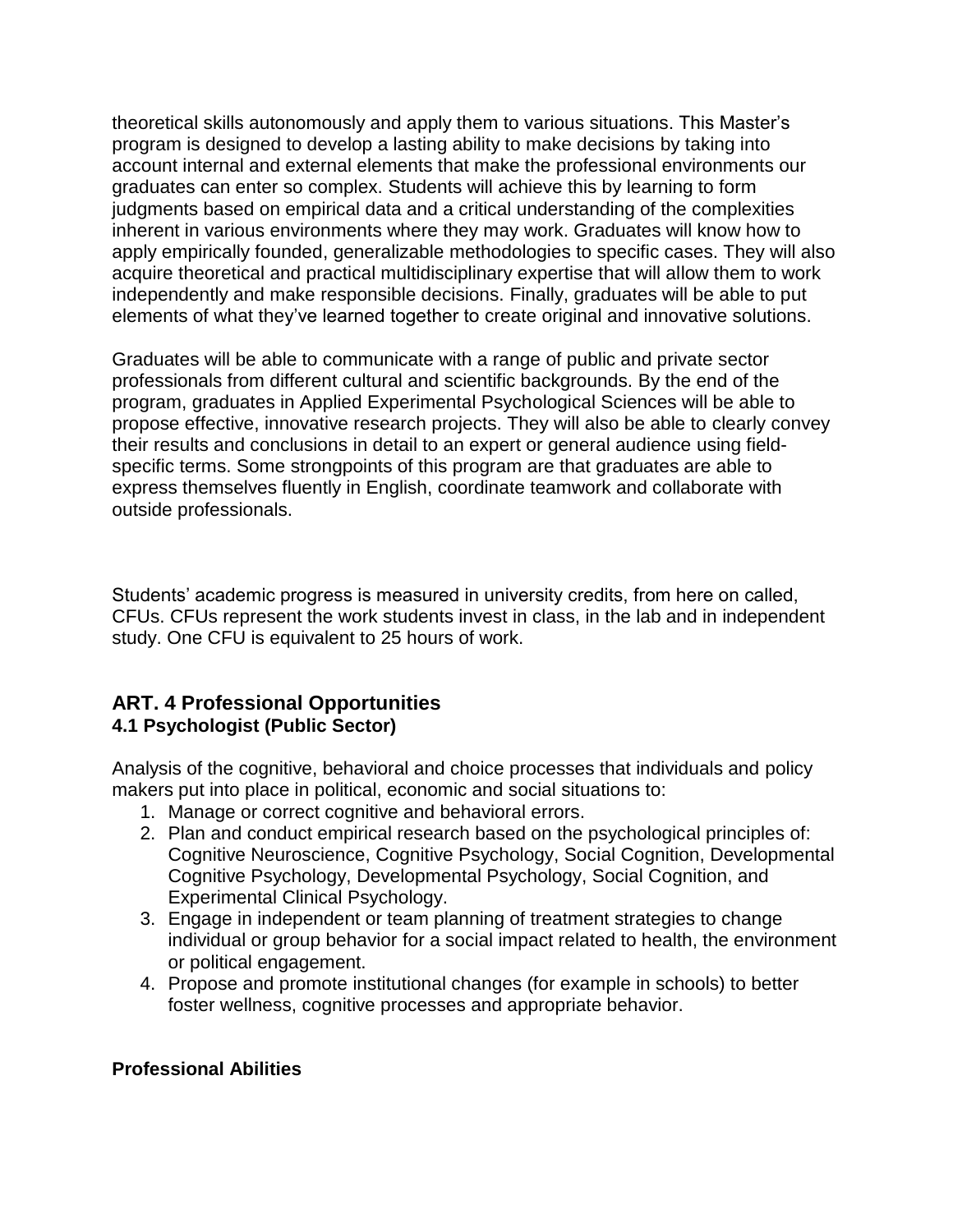Graduates will gain the professional skills to be able to operate in the public sector. Through the closely connected theoretical skills and work activities, they will be able to critically select the most appropriate psychological models for planning treatment and carrying it out. The experience of applying different lab-acquired research methods, of doing the internship and preparing the thesis will allow graduates to evaluate the efficacy of a given treatment. In-class and in-lab group work teach graduates to do their part in a professional group with a collaborative and multidisciplinary approach.

Graduates will learn to encourage individual or group decisions and behaviors that promote wellness and to foster effective interactions and behaviors in organizations such as hospitals, schools, communities, public institutions, and non-for-profits. The skills described above can be used in research planning and/or producing public service announcements.

#### **Skills**

Graduates will be able to do research and work in public institutions, agencies that promote social development, or national or international NGOs by applying psychological constructs and models to take and carry out policy decisions.

## **4.2 Psychologist (Private Sector)**

This professional analyzes individuals' cognitive, behavioral and choice processes, creating and conducting research projects for communication campaigns and technical products for consumers.

#### **Professional Abilities**

Graduates will develop skills to select the most appropriate psychological methods and models to deal with the target problem. After gaining theoretical knowledge and working in the lab, graduates will be able to find the most appropriate methods to plan treatments and carry them out.

Graduates gain skills applicable to different research methods in the lab, at their internships and through their thesis preparation that allow them to evaluate the efficacy of treatments. In-class and in-lab group work teach graduates to do their part in a professional group with a collaborative and multidisciplinary approach. Graduates will hone the skills to give treatment that can 1) change or encourage individuals' behavior and choices (ex. consumer behavior), 2) promote effective behaviors and interactions in a variety of work environments with human and nonhuman agents (ex. the human-machine relationship), 3) plan effective communication campaigns, and 4) develop grant proposals from State agents or private foundations (including independent budget planning, cost-benefit and effectiveness analyses based on the principles of various domains of Psychology).

#### **Skills**

In private firms, consulting firms, communications agencies, and national and international market research institutions, our graduates can work as researchers and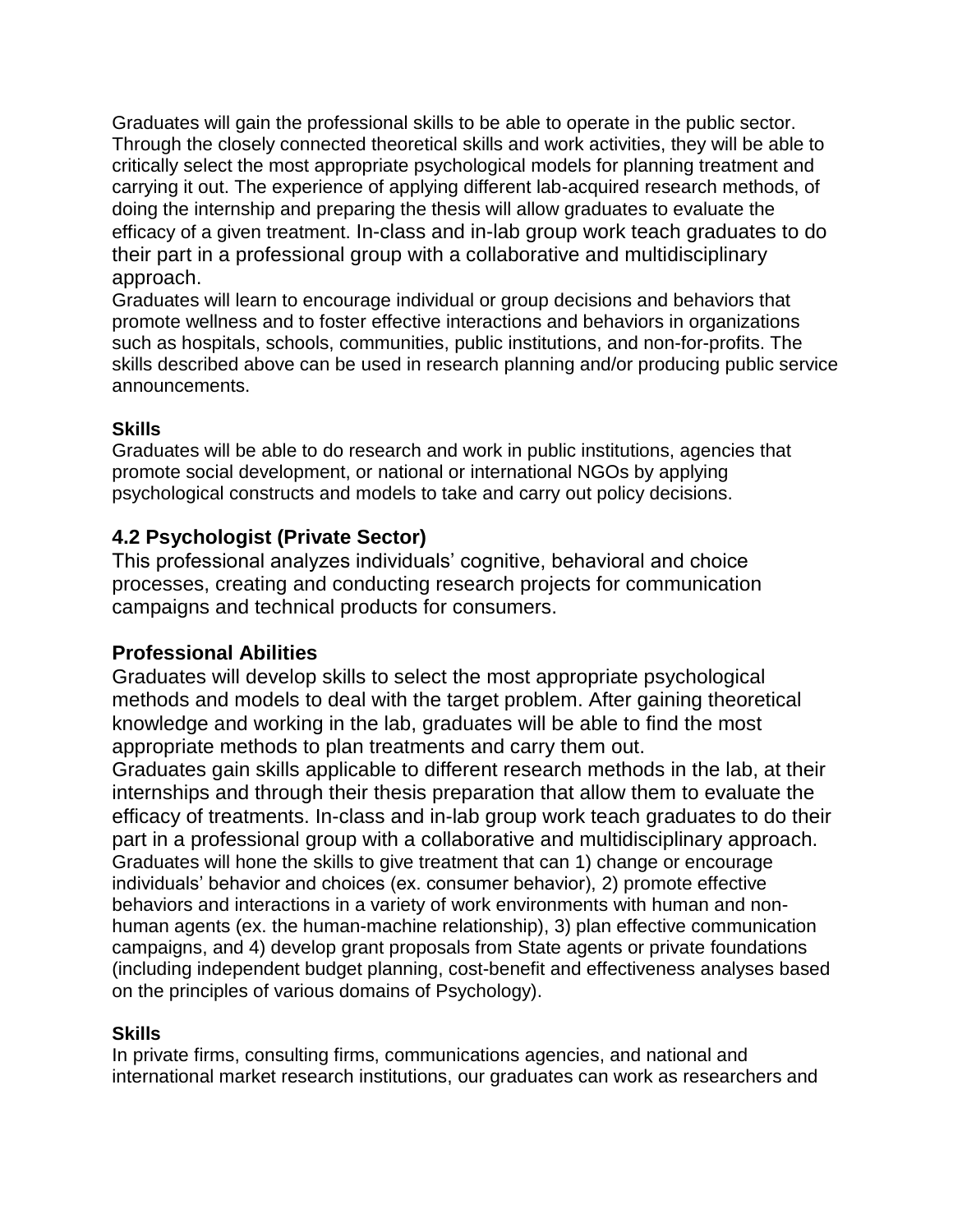have expertise in applying psychological constructs and models (such as those for communications, marketing and ergonomics) in a multidisciplinary context.

#### **4.3 Possible Careers for our Graduates**

Social Science Specialists

Specialists in Psychological and Psychotherapeutic Sciences

Educational and Developmental Psychologists

Occupational Psychologists

University Researchers and Senior Technicians

Researchers and Senior Technicians in History, Philosophy, Education and Psychology

### **ART. 5 Admissions Requirements**

Students with a 3-year Bachelor's degree, or an international equivalent may apply to the Master's program in Applied Experimental Psychological Sciences. Additionally, basic knowledge of general Psychology and Physiology, Educational and Developmental Psychology, Dynamic-Clinical Psychology, and Social and Occupational Psychology is required. Students must have completed 88 CFU undergraduate credits (or the international equivalent) earned in courses on various fields of Psychology (M-PSI/01, M-PSI/02, MPSI/03, M-PSI/04, M-PSI/05, M-PSI/06, M-PSI/07, MPSI/08). A B2 level of English is also required.

#### **ART. 6 The admissions Process**

The Master's program in Applied Experimental Psychological Sciences can accommodate 50 EU students and 10 non-EU students. To be accepted, students must possess the above curricular requirements and be among the top 50 EU (or 10 non-EU) students in the merit ranking.

The curricular admissions requirements are:

- A. A Bachelor's degree and 88 CFU credits in the following areas: M-PSI/01, M-PSI/02, M-PSI/03, M-PSI/04, M-PSI/05, M-PSI/06, M-PSI/07, M-PSI/08. These credits can be earned during the Bachelor's or even after, by taking extra courses. These credits cannot count toward the 120 CFUs to be earned in the Master's program. This requirement is considered automatically fulfilled by students with:
	- a. An L-24 ex DM 270/04 Bachelor's degree
	- b. A foreign 3-year Bachelor's degree in Psychology or with sufficient credit in Psychology
- B. A minimum of a B2 (European Framework) level of English.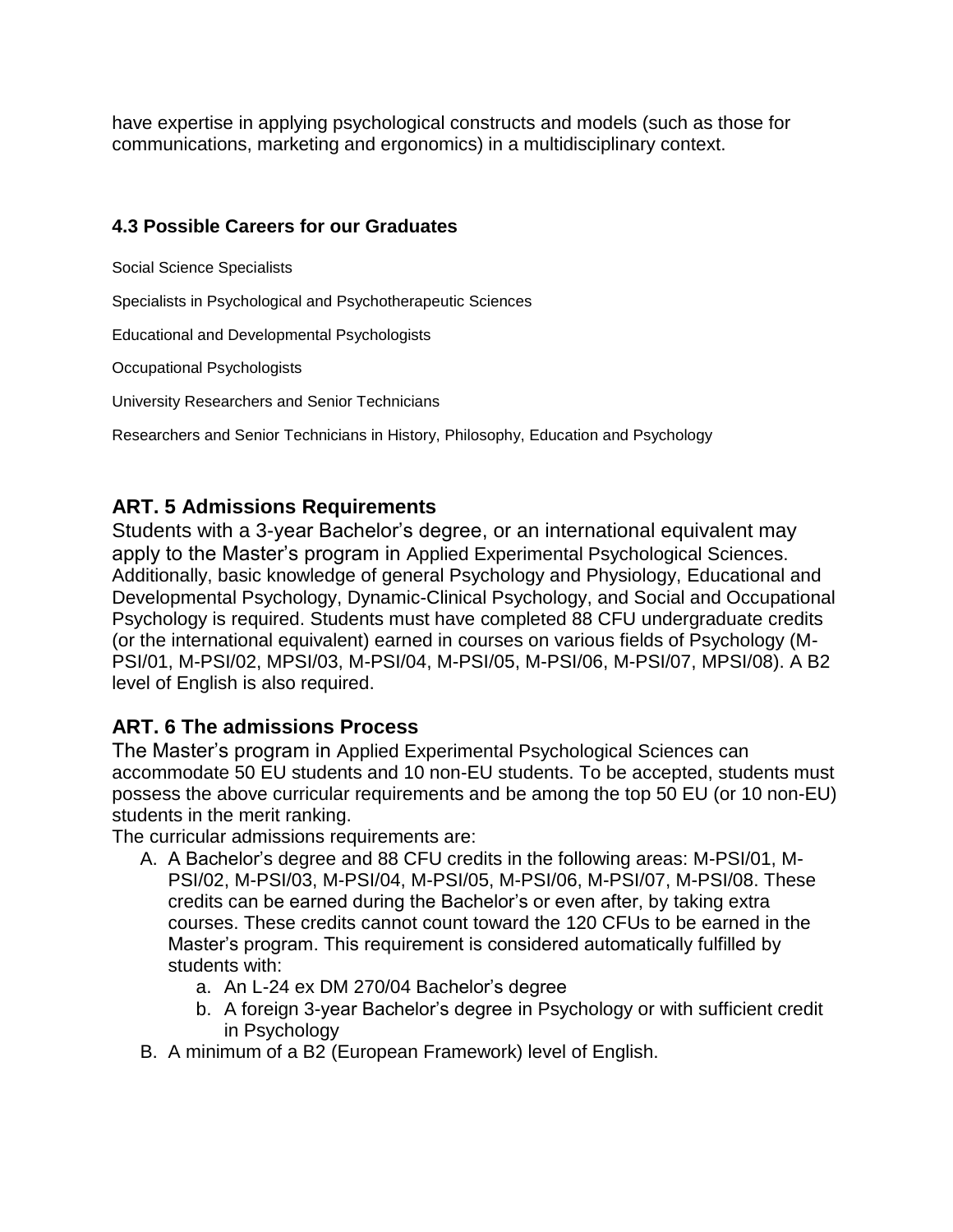If the applicants outnumber the available slots, students will be ranked and chosen according to the criteria outlined in the call for applications. The following documents will be considered in any ranking: CV, reference letter, and motivation statement. The admissions committee may require an interview as part of the evaluation.

### **ART. 7 Master's Program Structure**

The Master's program in Applied Experimental Psychological Sciences lasts 2 years and requires 48 CFUs in specialized courses, 24 CFUs in advanced and supplementary courses, 8 CFUs in electives, 24 CFUs in job market access skills, 16 of which may be earned in labs and 8 in the internship. The thesis is worth 16 CFUs. Six specialized first year courses will provide theoretical and applied psychological expertise. To complete the first year, students must select 2 out of 4 methodology labs and at least one elective chosen from among the Master's courses offered at the university, for a total of 8 CFUs. In the second year, students personalize their scientific profile by selecting 3 out of 8 advanced and supplementary applied courses. They attend 2 required labs on applied, multidisciplinary skills on thesis preparation and the internship.

## **7.1 Courses**

1 st Year

Required courses for 48 CFUs: Cognitive Psychology, M-PSI/01, 8 CFUs Cognitive Neuroscience, M-PSI/02, 8 CFUs Psychometrics and Quantitative Methods, M-PSI/03, 8 CFUs Cognitive Development, M-PSI/04, 8 CFUs Social Cognition, M-PSI/05, 8 CFUs Experimental Clinical Psychology, M-PSI/08, 8 CFUs

Elective labs for 8 CFUs. Choose among: Research Methods in Cognitive Neuroscience, 4 CFUs Measurement Methods and Ambulatory Assessment, 4 CFUs Computational Modelling, 4 CFUs Cognitive and Behavioral Measures, 4 CFUs

2<sup>nd</sup> Year

Required labs for 8 CFUs: Transferable Research Skills Laboratory, 4 CFUs Evaluation of Psychological Interventions Laboratory, 4 CFUs

Internship, 8 CFUs

Thesis, 16 CFUs

Elective courses for 24 CFUs. Choose among: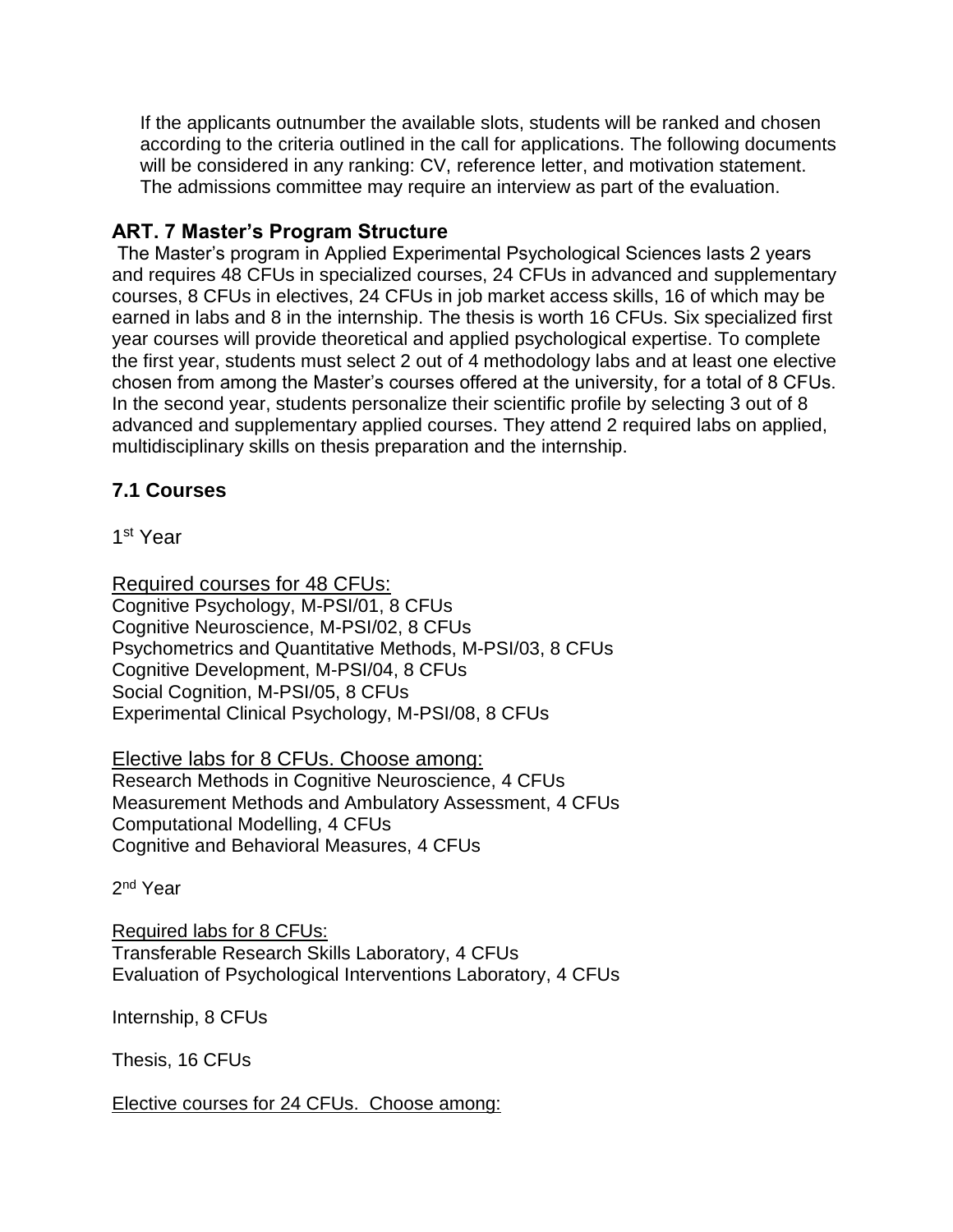Cognitive Ergonomics, M-PSI/01, 8 CFUs Decision Making, M-PSI/01, 8 CFUs Applied Neuroscience, M-PSI/02, 8 CFUs Applied Cognitive Development, M-PSI/04, 8 CFUs Applied Psycholinguistics, L-LIN/01, 8 CFUs Applied Social Cognition to Public Policies, M-PSI/05, 8 CFUs Social Cognitive and Affective Neuroscience, M-PSI/01-M-PSI/02, 8 CFUs Consumer Psychology, M-PSI/06, 8 CFUs Games and Strategic Behavior, SECS-P/01, 8 CFUs Elements of Human-Technology Interaction, ING-INF/05, 8 CFUs

#### **7.3 Internships**

This Master's program requires an internship (8 CFUs) that gives students the chance to get practical work experience and delve further into the subjects they learned about in class and the lab. Alternatively, students can do their internship at the Psychology Department or abroad. For more information on internships, please go to the Internship Office.

#### **7.4 Earning CFUs**

Students earn CFUs by taking the final exam, with a score out of 30, at the end of each course. Exams may be only oral or combine written and oral parts. CFUs for lab work are earned by successfully completing the work assigned.

#### **7.5 Attendance**

The Master's program in Applied Experimental Psychological Sciences requires attendance of at least 70% of lab hours. Students must register for CFU lab credits immediately after each lab unless they have a documented excuse. For courses, attendance is not required but strongly encouraged.

#### **7.6 Pre-requisites**

There are no pre-requisites within the program but is best to take the 1<sup>st</sup> year courses before the 2nd year courses.

#### **7.7 Study Plan**

The study plan is the set of required courses, suggested courses and electives. Students are automatically assigned an official study plan when they enroll in the 1<sup>st</sup> year. Afterwards, students must hand in their own individual study plan with all the suggested courses they plan to take as well as their electives. Study plans are approved by the Didactic Coordination Council or by the Departmental Council. The deadline and format of the study plan are outlined by the university. Students' rights to take exams depend upon those courses being included in the most recently approved study plan. Any further issues on this subject can be clarified by the university regulations.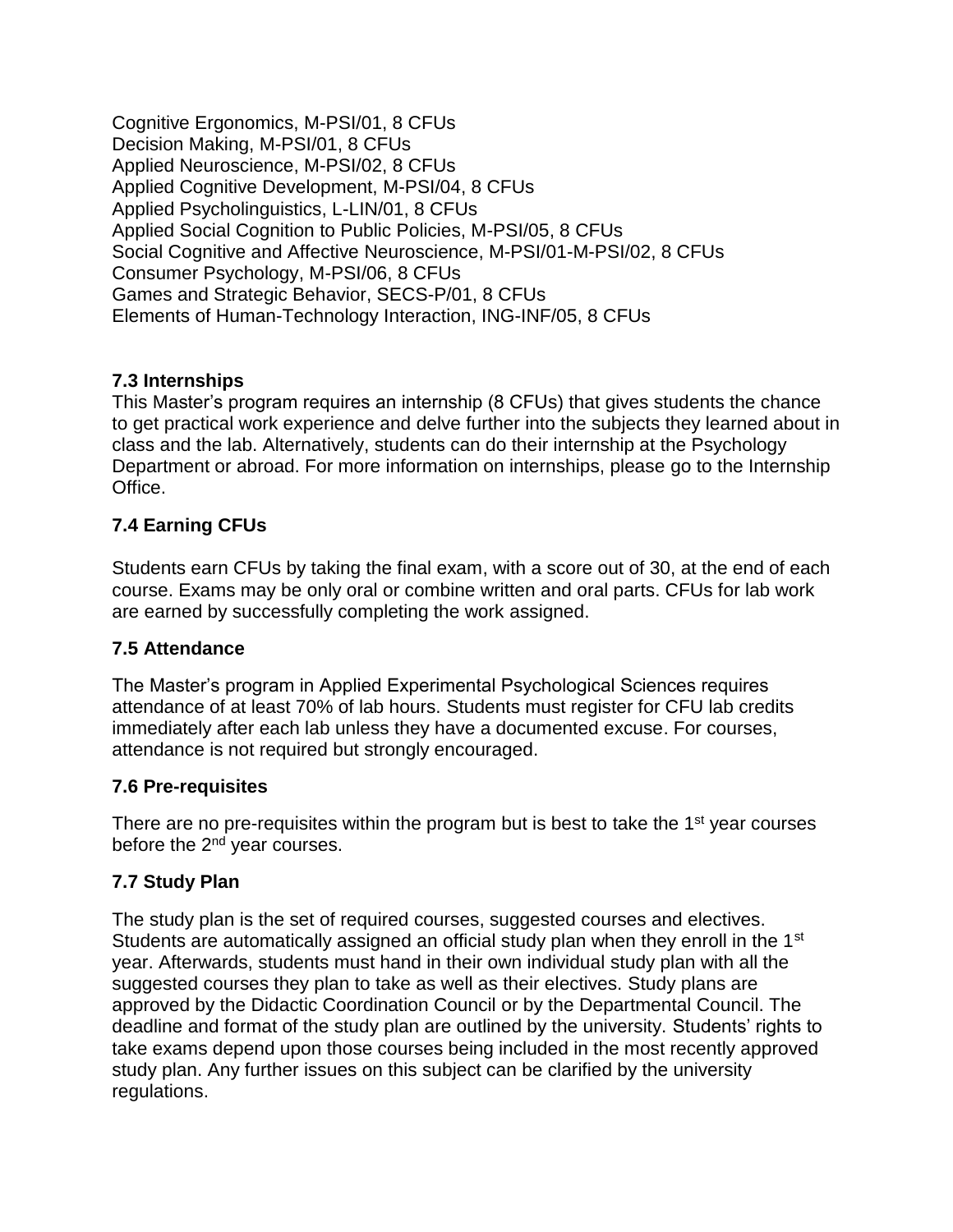### **7.8 Orientation and Tutoring**

Teachers and tutors help students to create their individual study plans through orientation and tutoring. At the beginning of the school year, new students will see a presentation on the Master's program in Applied Experimental Psychological Sciences. The Orientation Network [\(www.unimib/orientamento\)](http://www.unimib/orientamento) also offers guidance to students. The Psychosocial Consulting Service provides the following services:

- a) Helping new students face the difficulties of starting a new program by thinking about their motivations and professional goals.
- b) Identifying students' personal strengths (cognitive, emotional and relational), potential and commitments to help them face criticism in their academic careers.
- c) Remotivate students' choice of subject or re-orient them to another focus more in line with their aspirations and professional plans. For foreign students, this will include promoting integration by working alongside an Italian student in the same program who has a Bachelor's degree from the Bicocca.

#### **7.9 Course schedule and exam schedule**

The academic year is divided into two semesters: the 1<sup>st</sup> from, October to December and the 2<sup>nd</sup> from March to May. Every course corresponds to only one exam. The three annual exam sessions are January-February, June-July and September. When students finish a course they must take the final exam within one academic year. For 1st semester courses, the last valid exam date is in the September exam session. For 2<sup>nd</sup> semester courses, the last exam date is in the January/February session of the following year.

The course calendar, lesson schedule and exam calendar are available on the program website:<http://didattica.unimib.it/F5105P>

## **ART. 8 Thesis**

Students prepare their theses under the supervision of a professor who teaches a course in the Master's program in Applied Experimental Psychological Sciences. Part of the thesis work can be done during the internship. The thesis consists of an original, written paper describing the student's research on a topic related to the Master's program. In order to write the thesis, students may choose to attend outside courses on project realization related to subjects in the Master's program. The Master's thesis must be written and defended in English. The thesis defense will be public and take place before a committee of professors who will give the final mark out of 110 points.

## **ART. 9 Thesis format**

The thesis project consists of writing and defending an original paper under the guidance of an advisor and possibly a second advisor. Alongside the advisor, a co-advisor critically evaluates the thesis. The thesis defense will be public and take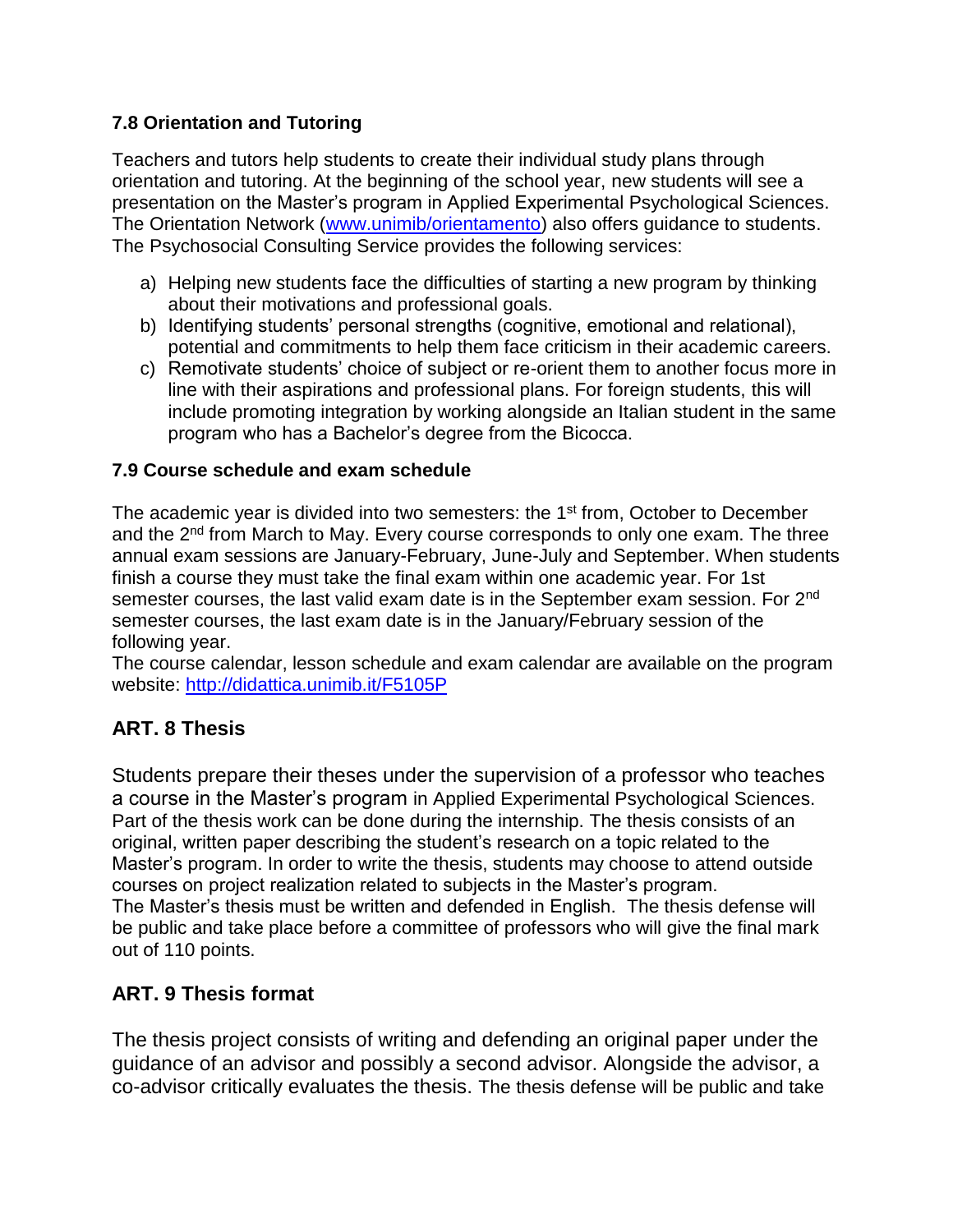place before a committee of professors according to university regulations. The committee will give the final mark out of 110 points.

Every year, the Department council decides on the dates for thesis defense sessions. For more information on theses, please see the website: [http://didattica.unimib.it/F5105P.](http://didattica.unimib.it/F5105P)

# **ART. 10 Transfer Credits**

A commission nominated by the Department council will evaluate requests for recognition of courses or parts of Master's programs that are equivalent to those of this program.

According to laws D.M. 270/2004 and L. 240/2010, universities can recognize individually certified professional skills as academic credits as well as a maximum of 12 CFUs of other post-secondary education. Courses and other educational activities already recognized in the Bachelor's program cannot be recognized again in the Master's program. Other Master's Programs cannot be transferred.

# **ART. 11 Research that Supports the Educational Program**

The Master's program curriculum, specifically the internship and the thesis, can be connected to the research done in the Department of Psychology. Interns and thesis students can do their work in departmental labs. Research is carried out in all the fields covered in the Master's program, for example: decision-making processes, Cognitive Psychology, Applied Neurosciences, Social Cognitive Psychology, Experimental Clinical Psychology, Development Processes, Language Processing, and advanced methods and techniques of measurement. These research areas are supported by our professors' many notable scientific publications in prestigious international journals.

# **ART. 12 Master's Program Faculty**

Bricolo Emanuela; Full Professor, M-PSI/01 Bulf Hermann Sergio; Associate Professor, M-PSI/04 Gallucci Marcello; Full Professor M-PSI/03 Durante Federica; Assistant Professor, M-PSI/05 Preti Emanuele; Assistant Professor, M-PSI/08 Cattaneo Zaira; Associate Professor, M-PSI/02

# **ART. 13 Contact and Other Information**

The courses take place at: Department of Psychology, University of Milano-Bicocca, Piazza dell'Ateneo Nuovo, 1, 20126 Milan Department website: http://www.psicologia.unimib.it Master's program website: http://didattica.unimib.it/F5105P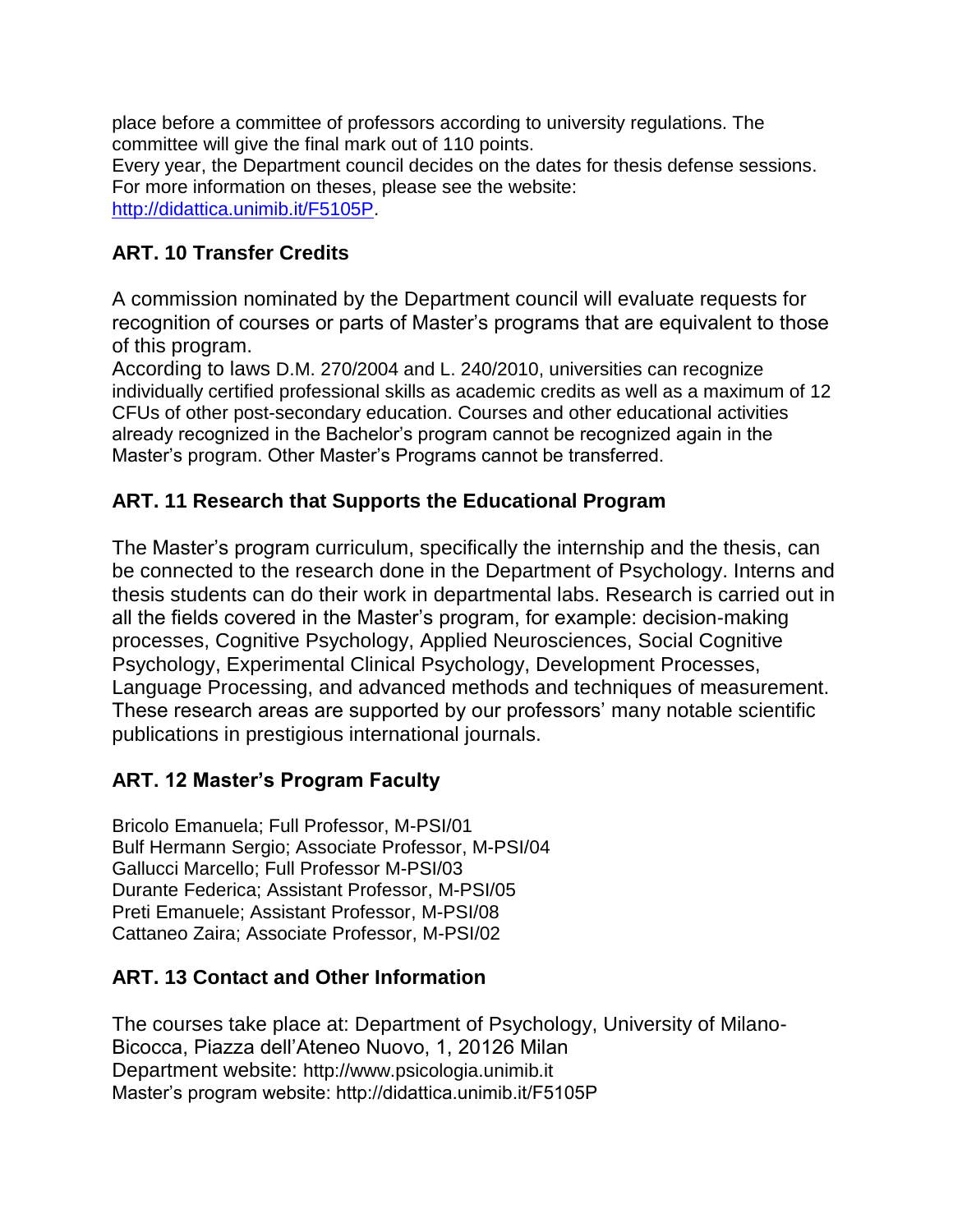Department office: Department of Psychology, University of Milano-Bicocca, Piazza dell'Ateneo Nuovo, 1, 3rd Floor, Building U6, 20126 Milan Departmental website: psicologia.didattica@unimib.it Master's Program Director: Prof. Marco Perugini Email contact: aeps@unimib.it

For information on procedures and deadlines for enrolment, transfers and individual study plans, go to: www.unimib.it.

Minor changes to these regulations may be made. The electives and labs offered will depend on the number of students enrolled.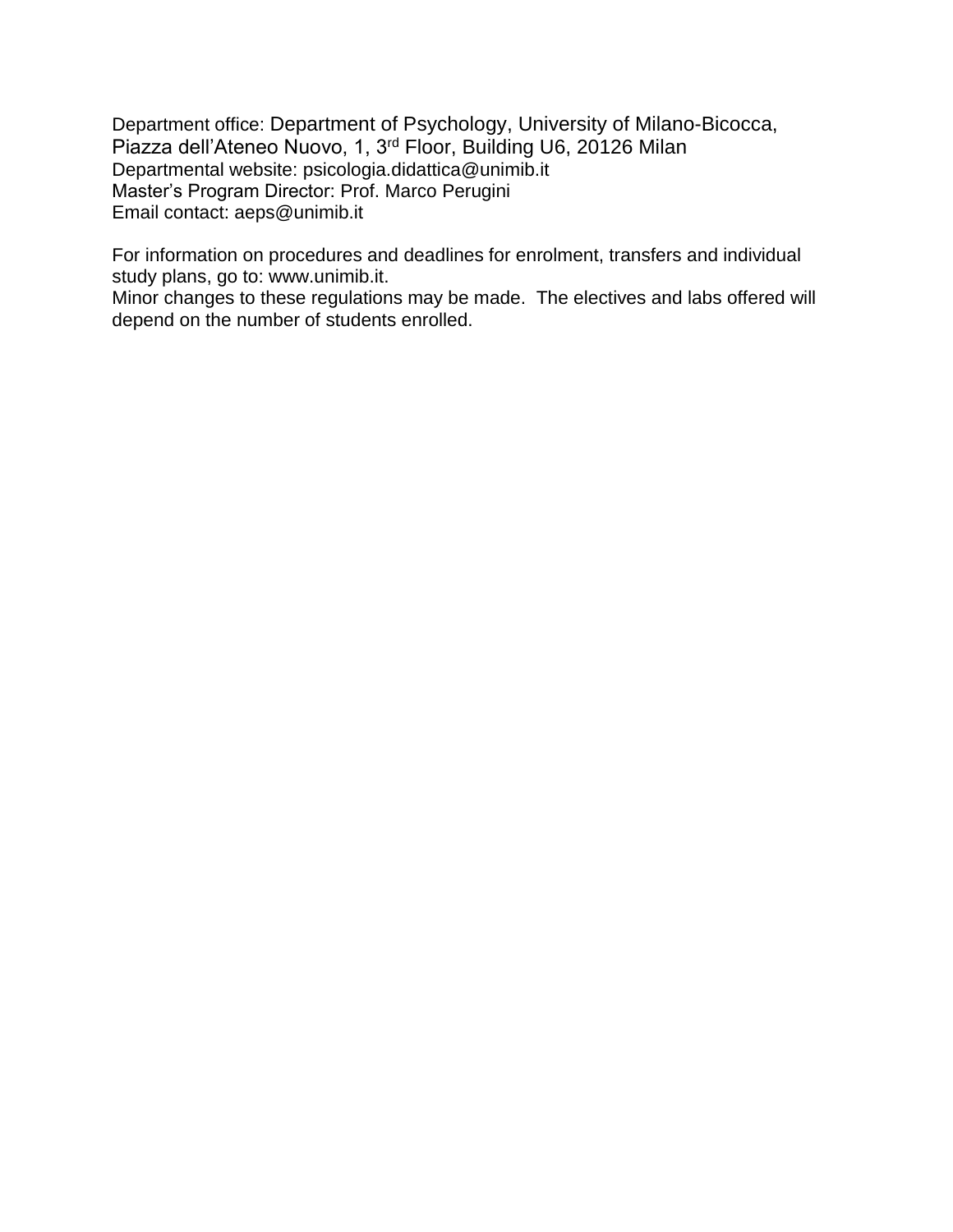|                    |                                              | <b>CURRICULUM</b>                                    | SECTOR CFUS             |        | <b>HOURS</b> |
|--------------------|----------------------------------------------|------------------------------------------------------|-------------------------|--------|--------------|
| FIRST YEAR         |                                              | Cognitive Psychology                                 | <b>M-PSI/01</b>         | 8 CFU  | 56           |
|                    | COURSES                                      | Cognitive Neuroscience                               | <b>M-PSI/02</b>         | 8 CFU  | 56           |
|                    |                                              | <b>Psychometrics and Quantitative Methods</b>        | M-PSI/03                | 8 CFU  | 56           |
|                    |                                              | <b>Cognitive Development</b>                         | M-PSI/04                | 8 CFU  | 56           |
|                    |                                              | Social Cognition                                     | M-PSI/05                | 8 CFU  | 56           |
|                    |                                              | <b>Experimental Clinical Psychology</b>              | <b>M-PSI/08</b>         | 8 CFU  | 56           |
|                    |                                              |                                                      |                         |        |              |
|                    | Labs                                         | Research Methods in Cognitive Neuroscience           |                         | 4 CFU  | 32           |
|                    |                                              | Measurement Methods and Ambulatory Assessment        |                         | 4 CFU  | 32           |
|                    |                                              | <b>Computational Modelling</b>                       |                         | 4 CFU  | 32           |
|                    |                                              | <b>Cognitive and Behavioral Measures</b>             |                         | 4 CFU  | 32           |
|                    |                                              |                                                      |                         |        |              |
| <b>SECOND YEAR</b> |                                              | <b>Cognitive Ergonomics</b>                          | M-PSI/01                | 8 CFU  | 56           |
|                    | among these<br>$\omega$<br>courses<br>Choose | <b>Decision Making</b>                               | M-PSI/01                | 8 CFU  | 56           |
|                    |                                              | <b>Applied Neuroscience</b>                          | <b>M-PSI/02</b>         | 8 CFU  | 56           |
|                    |                                              | <b>Applied Cognitive Development</b>                 | M-PSI/04                | 8 CFU  | 56           |
|                    |                                              | <b>Applied Psycholinguistics</b>                     | L-LIN/01                | 8 CFU  | 56           |
|                    |                                              | Applied Social Cognition to Public Policies          | <b>M-PSI/05</b>         | 8 CFU  | 56           |
|                    |                                              |                                                      | M-PSI/01 -              |        |              |
|                    |                                              | Social Cognitive and Affective Neuroscience          | <b>M-PSI/02</b>         | 8 CFU  | 56           |
|                    |                                              | <b>Consumer Psychology</b>                           | <b>M-PSI/05</b>         | 8 CFU  | 56           |
|                    |                                              | <b>Games and Strategic Behavior</b>                  | SECS-P/01               | 8 CFU  | 56           |
|                    |                                              | Elements of Human-Technology Interaction             | <b>ING-INF/05 8 CFU</b> |        | 56           |
|                    | Labs                                         | Transferable Research Skills Laboratory              |                         | 4 CFU  | 32           |
|                    |                                              | Evaluation of Psychological Interventions Laboratory |                         | 4 CFU  | 32           |
|                    |                                              |                                                      |                         |        |              |
|                    |                                              | Internship                                           |                         | 8 CFU  | 200          |
|                    |                                              | <b>Thesis</b>                                        |                         | 16 CFU |              |

## **ART. 14 Course structure**